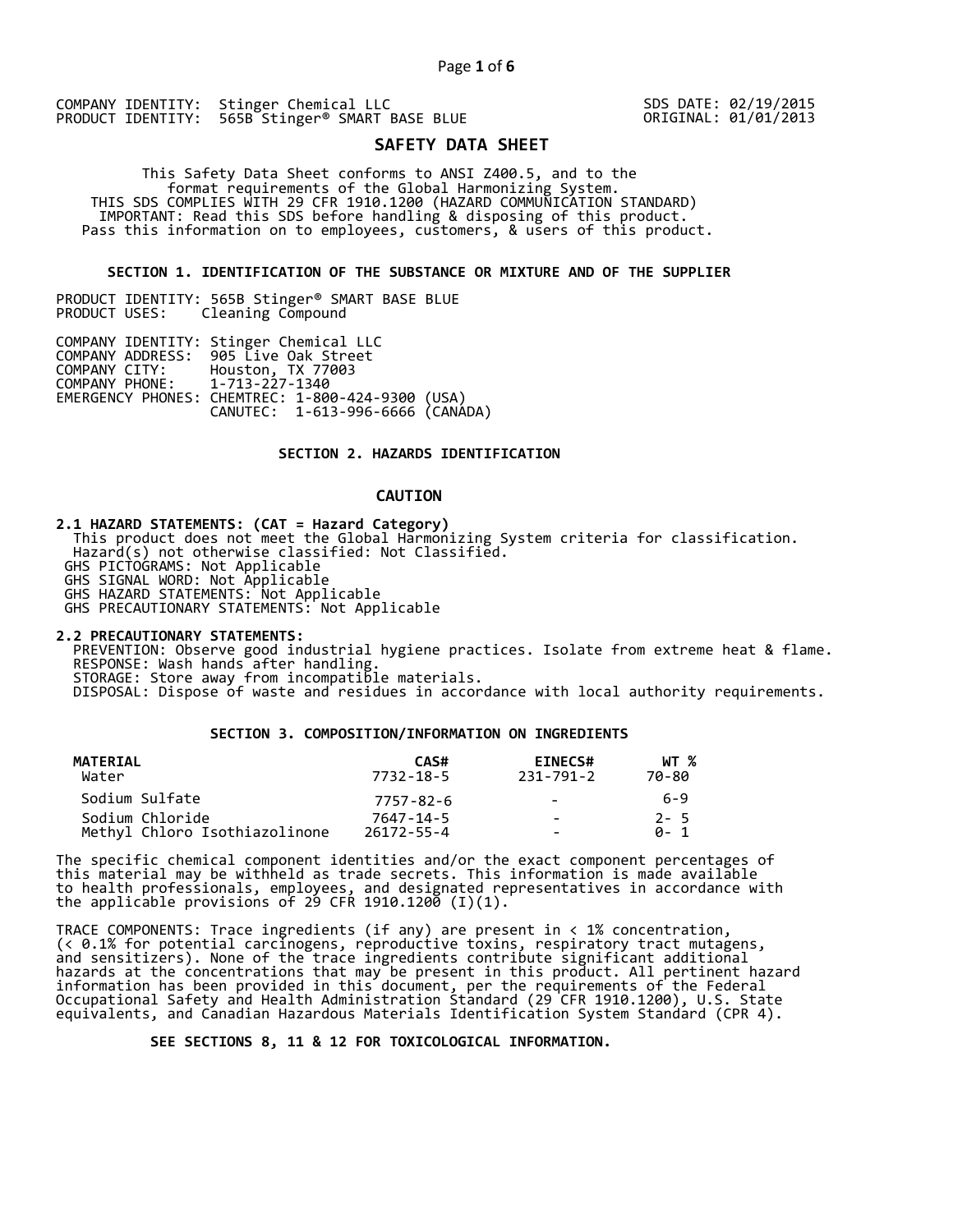COMPANY IDENTITY: Stinger Chemical LLC PRODUCT IDENTITY: 565B Stinger® SMART BASE BLUE

SDS DATE: 02/19/2015 ORIGINAL: 01/01/2013

## **SECTION 4. FIRST AID MEASURES**

4.1 MOST IMPORTANT SYMPTOMS/EFFECTS, ACUTE & CHRONIC: See Section 11 for Symptoms/Effects (acute & chronic).

- 4.2 EYE CONTACT: For eyes, flush with plenty of water for 15 minutes & get medical attention.
- 4.3 SKIN CONTACT: In case of contact with skin immediately remove contaminated clothing. Wash with soap & water.

4.4 INHALATION:

 After high vapor exposure, remove to fresh air. If breathing is difficult, give oxygen. If breathing has stopped, trained personnel should immediately begin artificial respiration. If the heart has stopped, trained personnel should immediately begin cardiopulmonary resuscitation (CPR).

4.5 SWALLOWING: Rinse mouth. GET MEDICAL ATTENTION IMMEDIATELY. Do NOT give liquids to an unconscious or convulsing person.

## **SECTION 5. FIRE FIGHTING MEASURES**

- 5.1 FIRE & EXPLOSION PREVENTIVE MEASURES: NO open flames.
- 5.2 SUITABLE (& UNSUITABLE) EXTINGUISHING MEDIA: Use dry powder.
- 5.3 SPECIAL PROTECTIVE EQUIPMENT & PRECAUTIONS FOR FIRE FIGHTERS: Water spray may be ineffective on fire but can protect fire-fighters & cool closed containers. Use fog nozzles if water is used. Do not enter confined fire-space without full bunker gear. (Helmet with face shield, bunker coats, gloves & rubber boots).

5.4 SPECIFIC HAZARDS OF CHEMICAL & HAZARDOUS COMBUSTION PRODUCTS: SLIGHTLY COMBUSTIBLE! Isolate from oxidizers, heat, & open flame. Closed containers may explode if exposed to extreme heat. Applying to hot surfaces requires special precautions. Continue all label precautions!

# **SECTION 6. ACCIDENTAL RELEASE MEASURES**

- 6.1 PERSONAL PRECAUTIONS, PROTECTIVE EQUIPMENT & EMERGENCY PROCEDURES: Keep unprotected personnel away. Wear appropriate personal protective equipment given in Section 8.
- 6.2 ENVIRONMENTAL PRECAUTIONS: Keep from entering storm sewers and ditches which lead to waterways.
- 6.3 METHODS & MATERIAL FOR CONTAINMENT & CLEAN-UP: Stop spill at source. Dike and contain. Collect leaking & spilled liquid in sealable containers as far as possible.

## **SECTION 7. HANDLING AND STORAGE**

7.1 PRECAUTIONS FOR SAFE HANDLING: Isolate from oxidizers, heat, & open flame. Avoid prolonged or repeated contact. Consult Safety Equipment Supplier. Avoid free fall of liquid. Ground containers when transferring. Do not flame cut, braze, or weld. Continue all label precautions!

7.2 CONDITIONS FOR SAFE STORAGE, INCLUDING ANY INCOMPATIBILITIES: Isolate from strong oxidants. Do not store above 49 C/120 F. Keep container tightly closed & upright when not in use to prevent leakage.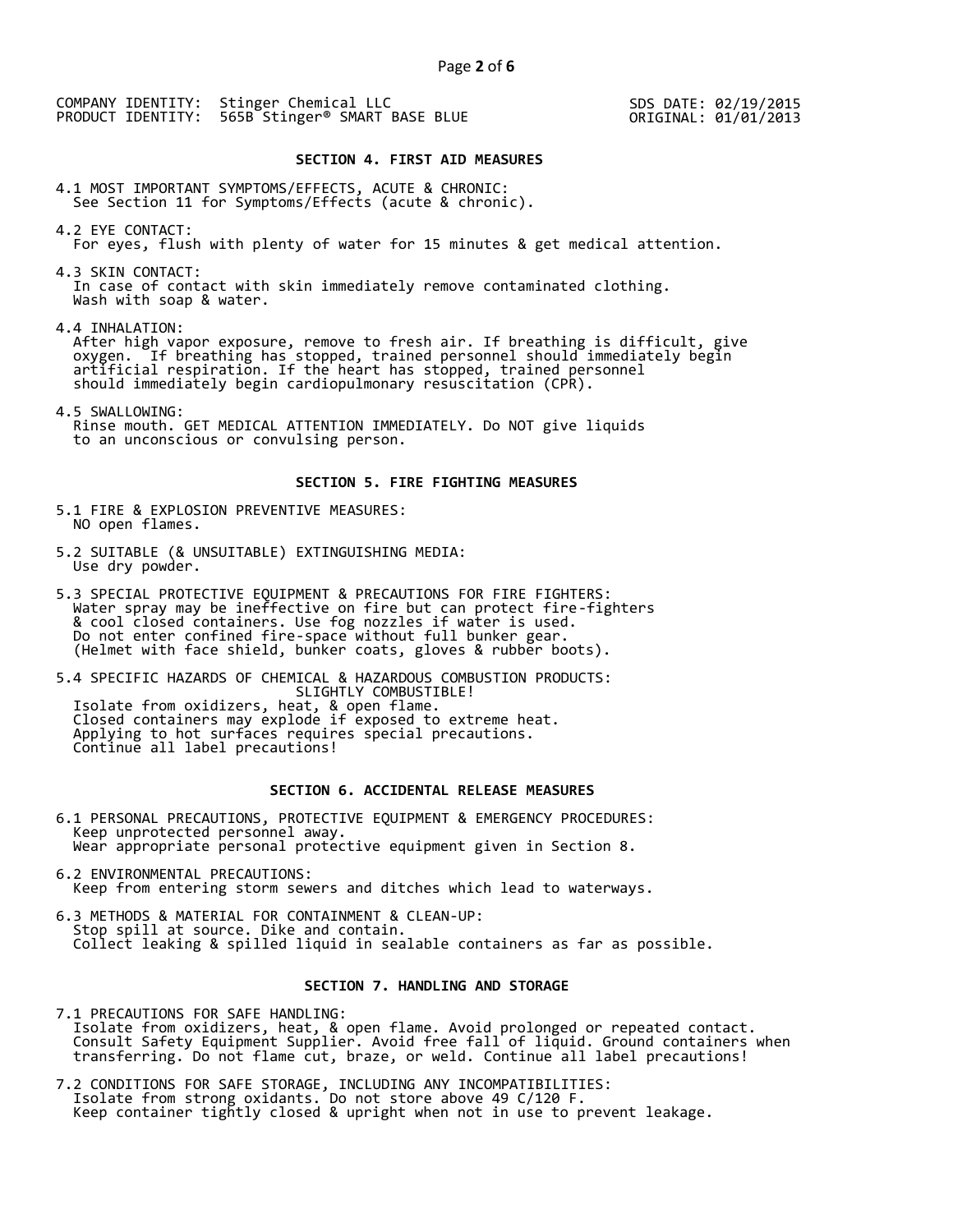SDS DATE: 02/19/2015 ORIGINAL: 01/01/2013

## **SECTION 8. EXPOSURE CONTROLS/PERSONAL PROTECTION**

| 8.1 EXPOSURE LIMITS:<br>MATERIAL | CAS#        |            | EINECS# TWA (OSHA)             | <b>TLV (ACGIH)</b> |
|----------------------------------|-------------|------------|--------------------------------|--------------------|
| Water                            |             |            | 7732-18-5 231-791-2 None Known | None Known         |
| Sodium Sulfate                   | 7757-82-6   | $\sim 100$ | None Known                     | None Known         |
| Sodium Chloride                  | 7647-14-5   |            | None Known                     | None Known         |
| Acrylic Thickeners               | Proprietary | $\sim$ .   | None Known                     | None Known         |

This product contains no EPA Hazardous Air Pollutants (HAP) in amounts  $> 0.1\%$ .

#### **8.2 APPROPRIATE ENGINEERING CONTROLS:**

RESPIRATORY EXPOSURE CONTROLS

 A respiratory protection program that meets OSHA 29 CFR 1910.134 and ANSI Z86.2 requirements or European Standard EN 149 must be followed whenever workplace conditions warrant a respirator's use.

VENTILATION<br>LOCAL EXHAUST: LOCAL EXHAUST: Necessary MECHANICAL (GENERAL): Acceptable SPECIAL: None OTHER: None Please refer to ACGIH document, "Industrial Ventilation, A Manual of Recommended Practices", most recent edition, for details.

#### **8.3 INDIVIDUAL PROTECTION MEASURES, SUCH AS PERSONAL PROTECTIVE EQUIPMENT:**  PERSONAL PROTECTIONS:

 Wear OSHA Standard goggles or face shield. Consult Safety Equipment Supplier. Wear goggles, face shield, gloves, apron & footwear impervious to material. Wash clothing before reuse.

WORK & HYGIENIC PRACTICES:

 Provide readily accessible eye wash stations & safety showers. Wash at end of each workshift & before eating, smoking or using the toilet. Promptly remove clothing that becomes contaminated. Destroy contaminated leather articles. Launder or discard contaminated clothing.

# **SECTION 9. PHYSICAL & CHEMICAL PROPERTIES**

| APPEARANCE:                                                                                                                                      | Liquid, Blue                              |
|--------------------------------------------------------------------------------------------------------------------------------------------------|-------------------------------------------|
| ODOR:                                                                                                                                            | None                                      |
| ODOR THRESHOLD:                                                                                                                                  | Not Available                             |
| pH (Neutrality):                                                                                                                                 | ~2                                        |
| MELTING POINT/FREEZING POINT:                                                                                                                    |                                           |
| BOILING RANGE (IBP, 50%, Dry Point):                                                                                                             | Not Available<br>> 100 C / > 212 F        |
| FLASH POINT (TÈST METHOD):                                                                                                                       | None                                      |
| EVAPORATION RATE (n-Butyl Acetate=1):                                                                                                            | Not Applicable                            |
| FLAMMABILITY CLASSIFICATION:<br>LOWER FLAMMABLE LIMIT IN AIR (% by vol): Not Available<br>UPPER FLAMMARLE LIMIT IN AIR (% by VOl): Not Available |                                           |
|                                                                                                                                                  |                                           |
| UPPER FLAMMABLE LIMIT IN AIR (% by vol): Not Available                                                                                           |                                           |
| VAPOR PRESSURE (mm of Hg)@20 C                                                                                                                   | 17.5                                      |
| VAPOR DENSITY (air=1):                                                                                                                           | 0.670                                     |
| GRAVITY @ 68/68 F / 20/20 C:                                                                                                                     | 1.12                                      |
| DENSITY:                                                                                                                                         |                                           |
| SPECIFIC GRAVITY (Water=1):                                                                                                                      | 1.14                                      |
| POUNDS/GALLON:                                                                                                                                   | 9.4                                       |
| PARTITION COEFFICIENT (n-Octane/Water):<br>AUTO IGNITION TEMPERATURE                                                                             | Appreciable                               |
|                                                                                                                                                  | Not Available                             |
|                                                                                                                                                  | Not Applicable                            |
| DECOMPOSITION TEMPERATURE:                                                                                                                       | Not Available                             |
| TOTAL VOC'S (TVOC)*:                                                                                                                             | 0.0 Vol% /0.0 g/L / 0.000 Lbs/Gal         |
| NONEXEMPT VOC'S (CVOC)*:                                                                                                                         | 0.0 Vol% /0.0 $\bar{g}/L$ / 0.000 Lbs/Gal |
| HAZARDOUS AIR POLLUTANTS (HAPS):                                                                                                                 | 0.0 Wt% /0.0 g/L / 0.000 Lbs/Gal          |
| NONEXEMPT VOC PARTIAL PRESSURE (mm of Hg @ 20 C)                                                                                                 | 0.0                                       |
| VISCOSITY @ 20 C (ASTM D445):                                                                                                                    | Not Available                             |
| * Using CARB (California Air Resources Board Rules).                                                                                             |                                           |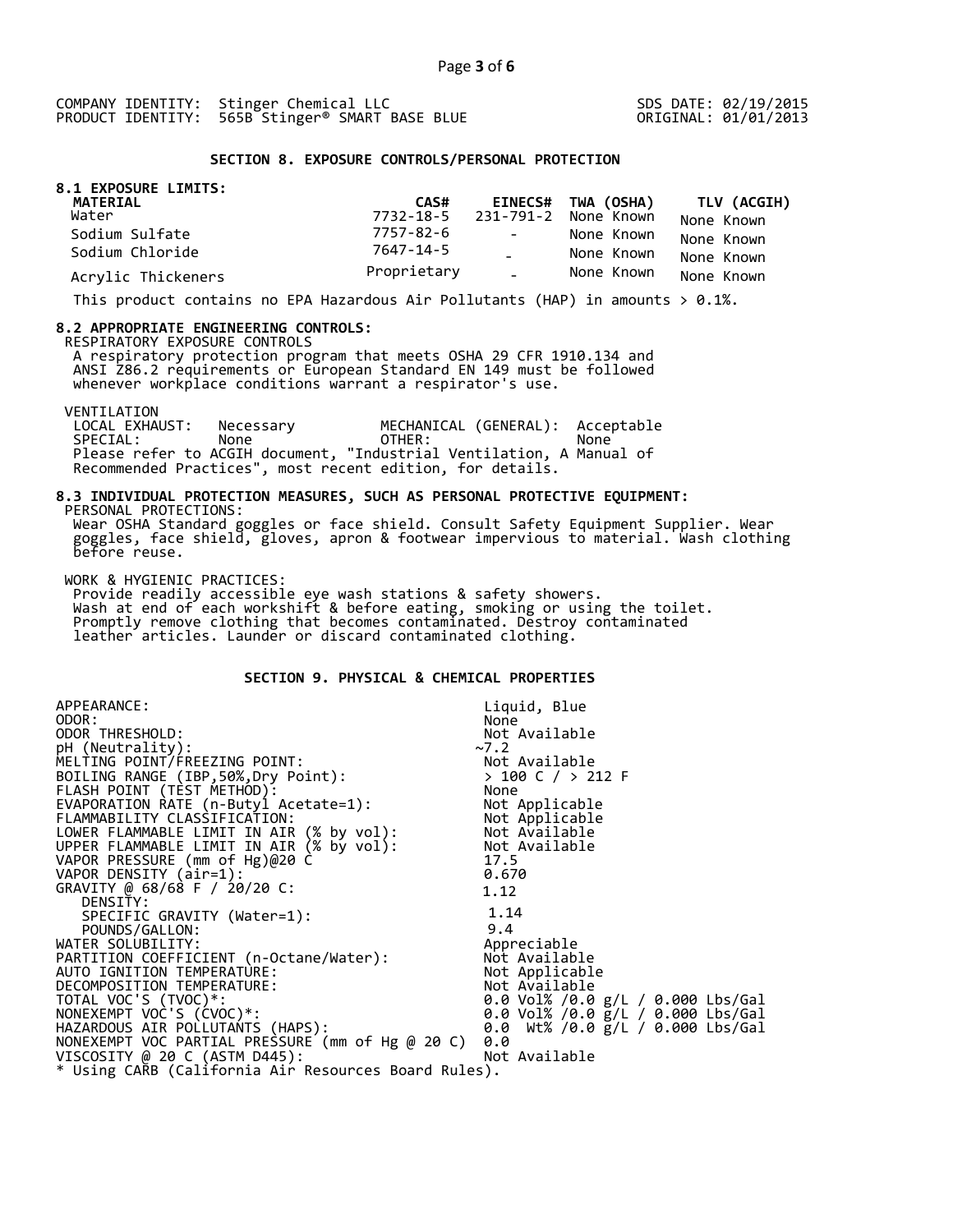COMPANY IDENTITY: Stinger Chemical LLC PRODUCT IDENTITY: 565B Stinger<sup>®</sup> SMART BASE BLUE

SDS DATE: 02/19/2015 ORIGINAL: 01/01/2013

## **SECTION 10. STABILITY & REACTIVITY**

10.1 REACTIVITY & CHEMICAL STABILITY: Stable under normal conditions, no hazardous reactions when kept from incompatibles.

10.2 POSSIBILITY OF HAZARDOUS REACTIONS & CONDITIONS TO AVOID: Isolate from oxidizers, heat, & open flame.

10.3 INCOMPATIBLE MATERIALS: Reacts violently with strong oxidants, causing fire & explosion hazard.

10.4 HAZARDOUS DECOMPOSITION PRODUCTS: Carbon Oxides, Sulfur Oxide, Sodium Oxide & Hydroxide from burning.

10.5 HAZARDOUS POLYMERIZATION: Will not occur.

## **SECTION 11. TOXICOLOGICAL INFORMATION**

## **11.1 ACUTE HAZARDS**

 11.11 EYE & SKIN CONTACT: Acute overexposure can cause irritation to skin. Acute overexposure can cause irritation to eyes.

11.12 INHALATION:

 11.13 SWALLOWING: Swallowing can cause abdominal irritation, nausea, vomiting & diarrhea.

#### **11.2 SUBCHRONIC HAZARDS/CONDITIONS AGGRAVATED**

 MEDICAL CONDITIONS AGGRAVATED BY EXPOSURE: Pre-existing disorders of any target organs mentioned in this Document can be aggravated by over-exposure by routes of entry to components of this product. Persons with these disorders should avoid use of this product.

### **11.3 CHRONIC HAZARDS**

 11.31 CANCER, REPRODUCTIVE & OTHER CHRONIC HAZARDS: This product has no carcinogens listed by IARC, NTP, NIOSH, OSHA or ACGIH, as of this date, greater or equal to 0.1%.

11.32 TARGET ORGANS: May cause damage to target organs, based on animal data.

11.33 IRRITANCY: Irritating to contaminated tissue.

11.34 SENSITIZATION: No component is known as a sensitizer.

11.35 MUTAGENICITY: No known reports of mutagenic effects in humans.

11.36 EMBRYOTOXICITY: No known reports of embryotoxic effects in humans.

11.37 TERATOGENICITY: No known reports of teratogenic effects in humans.

11.38 REPRODUCTIVE TOXICITY: No known reports of reproductive effects in humans.

 A MUTAGEN is a chemical which causes permanent changes to genetic material (DNA) such that the changes will propagate across generational lines. An EMBRYOTOXIN is a chemical which causes damage to a developing embryo (such as: within the first 8 weeks of pregnancy in humans), but the damage does not propagate across generational lines. A TERATOGEN is a chemical which causes damage to a developing fetus, but the damage does not propagate across generational lines. A REPRODUCTIVE TOXIN is any substance which interferes in any way with the reproductive process.

## **11.4 MAMMALIAN TOXICITY INFORMATION**

No mammalian information is available on this product.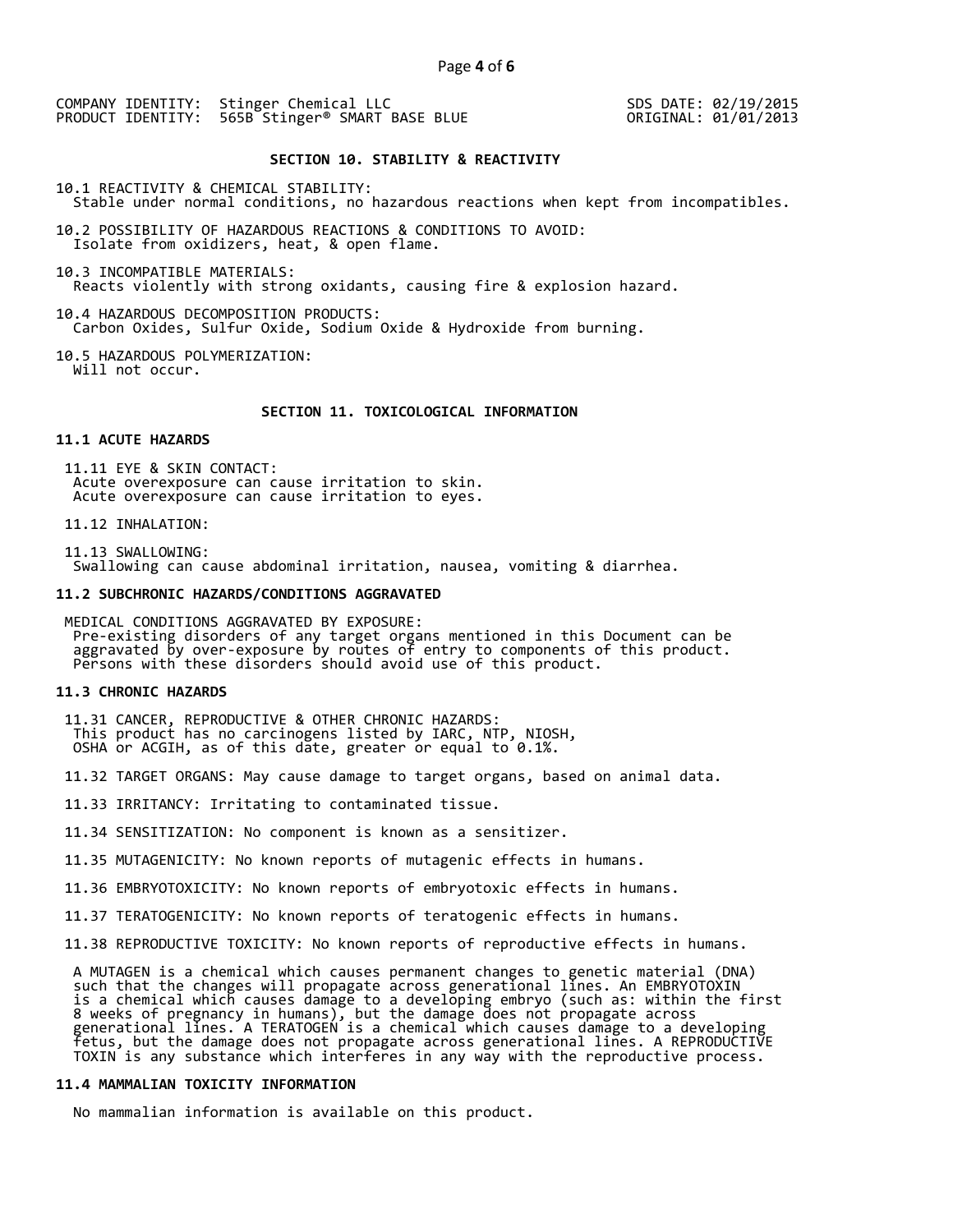COMPANY IDENTITY: Stinger Chemical LLC PRODUCT IDENTITY: 565B Stinger<sup>®</sup> SMART BASE BLUE SDS DATE: 02/19/2015 ORIGINAL: 01/01/2013

## **SECTION 12. ECOLOGICAL INFORMATION**

### **12.1 ALL WORK PRACTICES MUST BE AIMED AT ELIMINATING ENVIRONMENTAL CONTAMINATION.**

12.2 EFFECT OF MATERIAL ON PLANTS AND ANIMALS: This product may be harmful or fatal to plant and animal life if released into the environment. Refer to Section 11 (Toxicological Information) for further data on the effects of this product's components on test animals.

12.3 EFFECT OF MATERIAL ON AQUATIC LIFE: No aquatic environmental information is available on this product.

12.4 MOBILITY IN SOIL Mobility of this material has not been determined.

12.5 DEGRADABILITY This product is completely biodegradable.

12.6 ACCUMULATION

Bioaccumulation of this product has not been determined.

## **SECTION 13. DISPOSAL CONSIDERATIONS**

Processing, use or contamination may change the waste disposal requirements. Do not dispose of on land, in surface waters, or in storm drains. Waste should be recycled or disposed of in accordance with regulations. Large amounts should be collected for reuse or consigned to licensed waste haulers for disposal. **ALL DISPOSAL MUST BE IN ACCORDANCE WITH ALL FEDERAL, STATE, PROVINCIAL, AND LOCAL REGULATIONS. IF IN DOUBT, CONTACT PROPER AGENCIES.** 

## **SECTION 14. TRANSPORT INFORMATION**

MARINE POLLUTANT: No DOT/TDG SHIP NAME: Not Regulated DRUM LABEL:<br>IATA / ICAO: IATA / ICAO: Not Regulated<br>IMO / IMDG: Not Regulated Not Regulated EMERGENCY RESPONSE GUIDEBOOK NUMBER: None

## **SECTION 15. REGULATORY INFORMATION**

**15.1 EPA REGULATION: SARA SECTION 311/312 HAZARDS: None Known** 

All components of this product are on the TSCA list. SARA Title III Section 313 Supplier Notification This product contains the indicated <\*> toxic chemicals subject to the reporting requirements of Section 313 of the Emergency Planning & Community Right-To-Know Act of 1986 & of 40 CFR 372. This information must be included in all MSDSs that are copied and distributed for this material.

#### **15.2 STATE REGULATIONS:**

 CALIFORNIA SAFE DRINKING WATER & TOXIC ENFORCEMENT ACT (PROPOSITION 65): This product contains no chemicals known to the State of California to cause cancer or reproductive toxicity.

#### **15.3 INTERNATIONAL REGULATIONS**

 The identified components of this product are listed on the chemical inventories of the following countries: Australia (AICS), Canada (DSL or NDSL), China (IECSC), Europe (EINECS, ELINCS), Japan (METI/CSCL, MHLW/ISHL), South Korea (KECI), New Zealand (NZIoC), Philippines (PICCS), Switzerland (SWISS), Taiwan (NECSI), USA (TSCA).

## **15.4 CANADA: WORKPLACE HAZARDOUS MATERIALS INFORMATION SYSTEM (WHMIS)**  D2B: Irritating to skin / eyes.

 This product was classified using the hazard criteria of the Controlled Products Regulations (CPR). This Document contains all information required by the CPR.